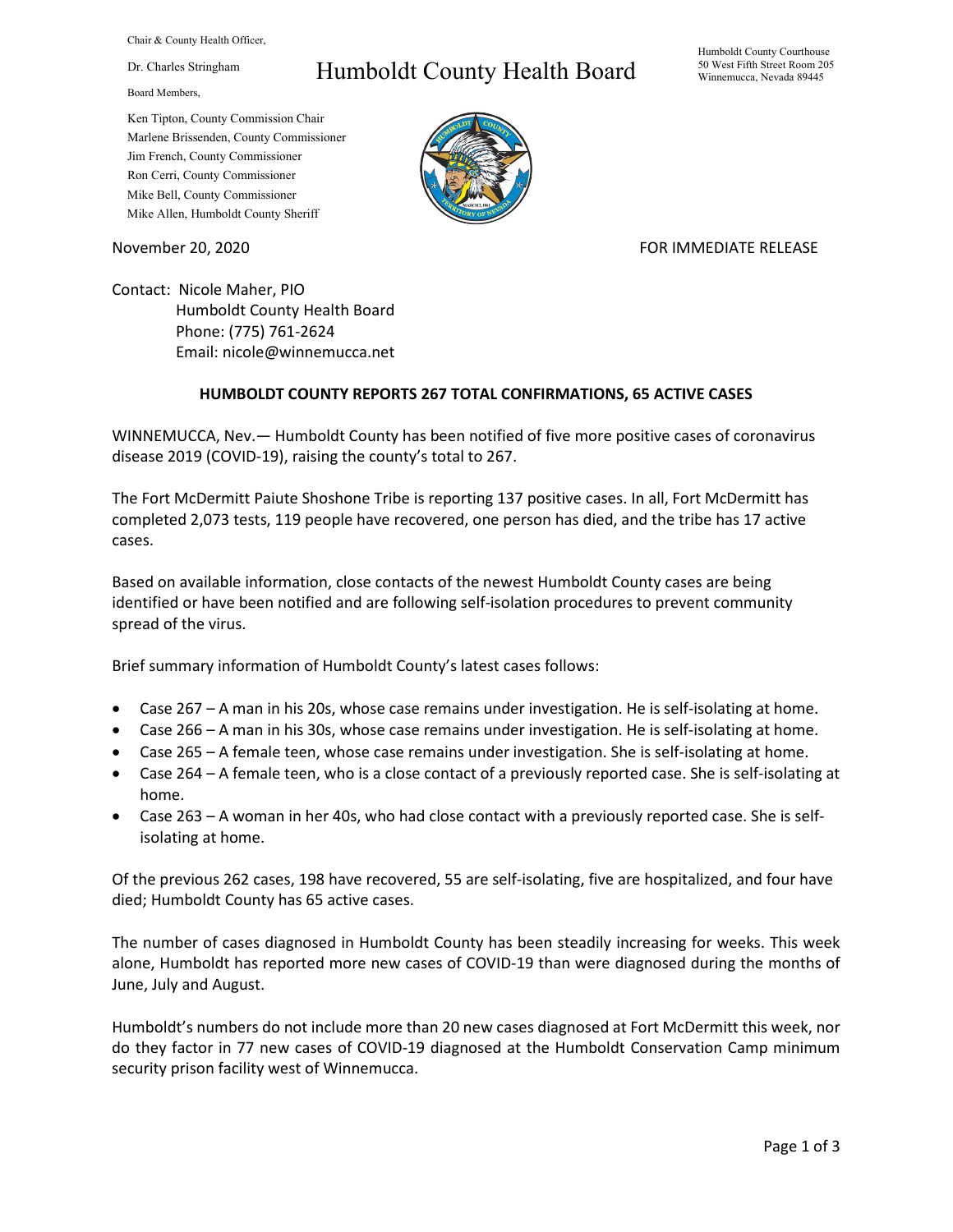All 95 offenders at the camp were tested on November 12 as part of routine and ongoing testing by the Nevada Department of Corrections. All offenders who tested negative on November 12 were retested yesterday and results are pending.

Of the 11 staff assigned to the camp, six are out with COVID-19 or have had close contact with someone who tested positive for the virus and are in quarantine to monitor symptoms and avoid further spread.

Humboldt County Health Officer said the sheer number of new cases in and around Winnemucca can be discouraging to local residents—especially as some begin to question the efficacy of wearing masks.

"I hear many people now saying that if masks worked, we would not be seeing new cases," said Dr. Stringham. "Please note that a mask is not a substitute for social distancing. Masks should be worn in addition to staying at least 6 feet apart."

Dr. Stringham said the county's largest problem right now is not a lack of mask wearing: it's a lack of social distancing, especially with regard to small private gatherings that seem to be at the epicenter of Humboldt County's current spike.

"Wearing a mask is highly effective and can make your daily life safer for those around you, but it's not a permission slip to break the 6-foot rule," he said. "Both masks and social distancing are needed to help reduce the spread."

To prevent the spread of COVID-19 in Humboldt County:

- Stay home to limit exposure, and wear a facial covering if going out in public is necessary.
- Maintain 6 feet of distance from other people at all times.
- Wash hands often with soap and water for at least 20 seconds. If soap and water are not available, use an alcohol-based hand sanitizer.
- Avoid visiting sick people or those who are self-isolating.
- Avoid touching eyes, nose, and mouth.
- Cover coughs and sneezes with a tissue, and throw the tissue in the trash.
- Clean and disinfect frequently touched objects and surfaces.
- Self-isolate if they have had a known exposure, or if they are awaiting COVID-19 test results.
- Stay informed. The COVID-19 situation is changing frequently. Up-to-date information is available on the Centers for Disease Control and Prevention (CDC) [website.](http://www.cdc.gov/coronavirus/2019-ncov/index.html)

COVID-19 testing locations in Humboldt County include:

- **Humboldt General Hospital Screening Clinic** Offers drive-thru screening for asymptomatic and symptomatic persons. Open from 8 a.m. to 5 p.m. Monday through Friday, 51 E. Haskell Street, across from Humboldt General Hospital. Call the posted number and then wait for assistance.
- **Golden Valley Medical Center** Private clinic owned by Nevada Gold offers screening for asymptomatic and symptomatic persons. Call (775) 625-4653 for an appointment.
- **Ridley's Pharmacy** Offers in-vehicle, self-administered asymptomatic and symptomatic testing. Go [here](https://www.doineedacovid19test.com/Winnemucca_NV_1098.html) and follow the prompts to schedule an appointment.
- **HGH Emergency Department**  Those who experience severe COVID-like symptoms should go directly to the HGH Emergency Department, which is open 24 hours a day, or call 9-1-1 for